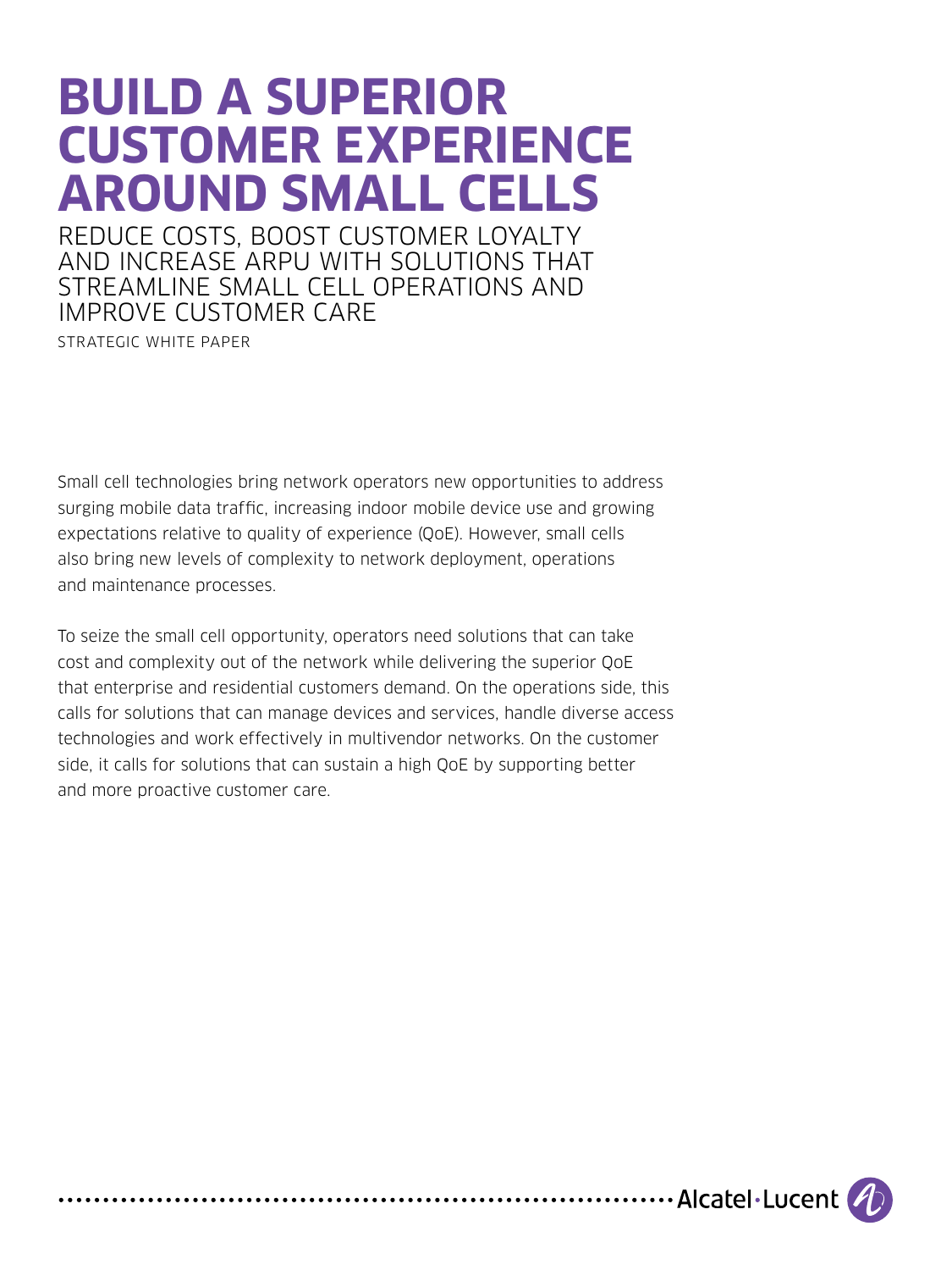## **TABLE OF CONTENTS**

[Introduction / 1](#page-2-0)

Using small cells to address mobile data growth  $/1$ 

[Small cells bring new opportunities and challenges / 3](#page-4-0)

[Building toward small cell standards / 5](#page-6-0)

[Delivering a Superior Small Cell Experience / 6](#page-7-0) [Enhancing network performance / 6](#page-7-0) [Enhancing the customer experience / 7](#page-8-0)

[Conclusion / 8](#page-9-0)

[Abbreviations / 8](#page-9-0)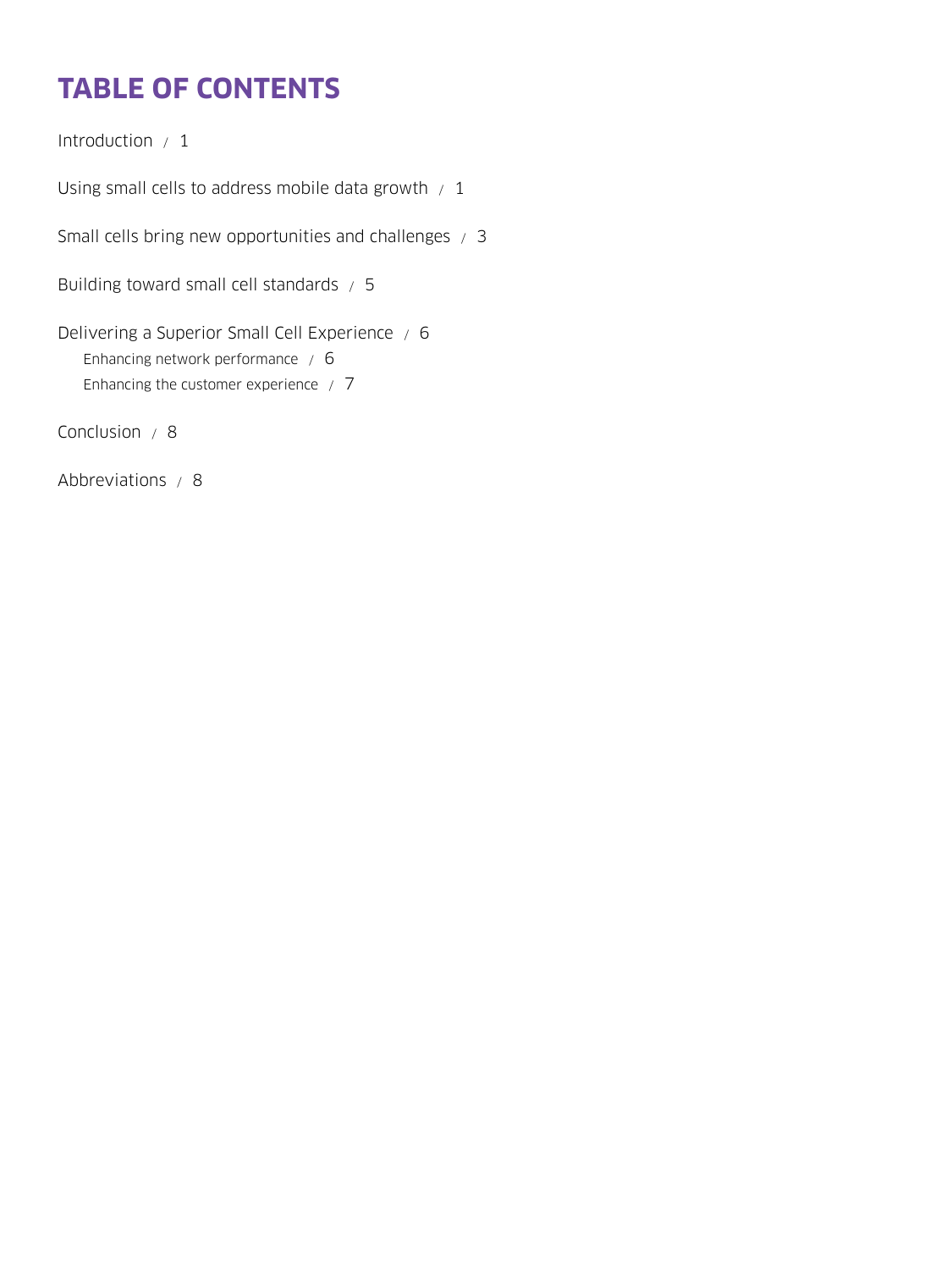### <span id="page-2-0"></span>**INTRODUCTION**

Mobile users are consuming more data than ever, but network operator revenues have failed to keep pace. The growing gap between mobile traffic and mobile revenue has operators searching for solutions that will allow them to plan and utilize their network deployments more efficiently.

The current technology evolution path may not support prevailing traffic trends. Today, mobile data traffic growth stems mainly from residential and enterprise users who use their devices indoors. Studies by Informa, Infonetics and ABI Research show that more than 50 percent of voice and 70 percent of data traffic now originates from indoors. With in-building use, firmly entrenched and mobile data traffic is expected to grow tenfold in the next few years; the need for efficiency will become even more pressing for network operators.

Comprehensive network coverage has become critical to network operators and end users alike. Insufficient or unreliable coverage diminishes quality of experience (QoE) and can lead to churn or non-defect device returns. Operators must deliver robust coverage to support the growing demand for capacity and deliver a superior customer experience. Such coverage solution must take into consideration newly deployed small cells and already existing (legacy) Wi-Fi networks to ensure robust coverage. To this end, seamless convergence between different devices and technologies is a critical aspect to enhance customer experience.

Small cell technologies offer the potential to address challenges relating to growing mobile traffic, indoor use and customer expectations. To realize this potential, network operators need management solutions that can handle the added complexity that small cells bring to the network while ensuring that subscribers get the superior QoE they now expect. These solutions will need to provide device and service management capabilities that can handle many different small cell technologies and operate efficiently in multivendor networks. Perhaps most importantly, these solutions will need to enable network operators to provide better customer care to subscribers and make it easy for them to get the help they need.

#### **USING SMALL CELLS TO ADDRESS MOBILE DATA GROWTH**

Macrocell-based mobile networks cannot provide good coverage and capacity in indoor environments. The construction materials in old and new buildings severely attenuate radio signals, and the sometimes densely wooded areas around these buildings hinder signal penetration. Mobile customers are not getting reliable service from macrocell-only networks.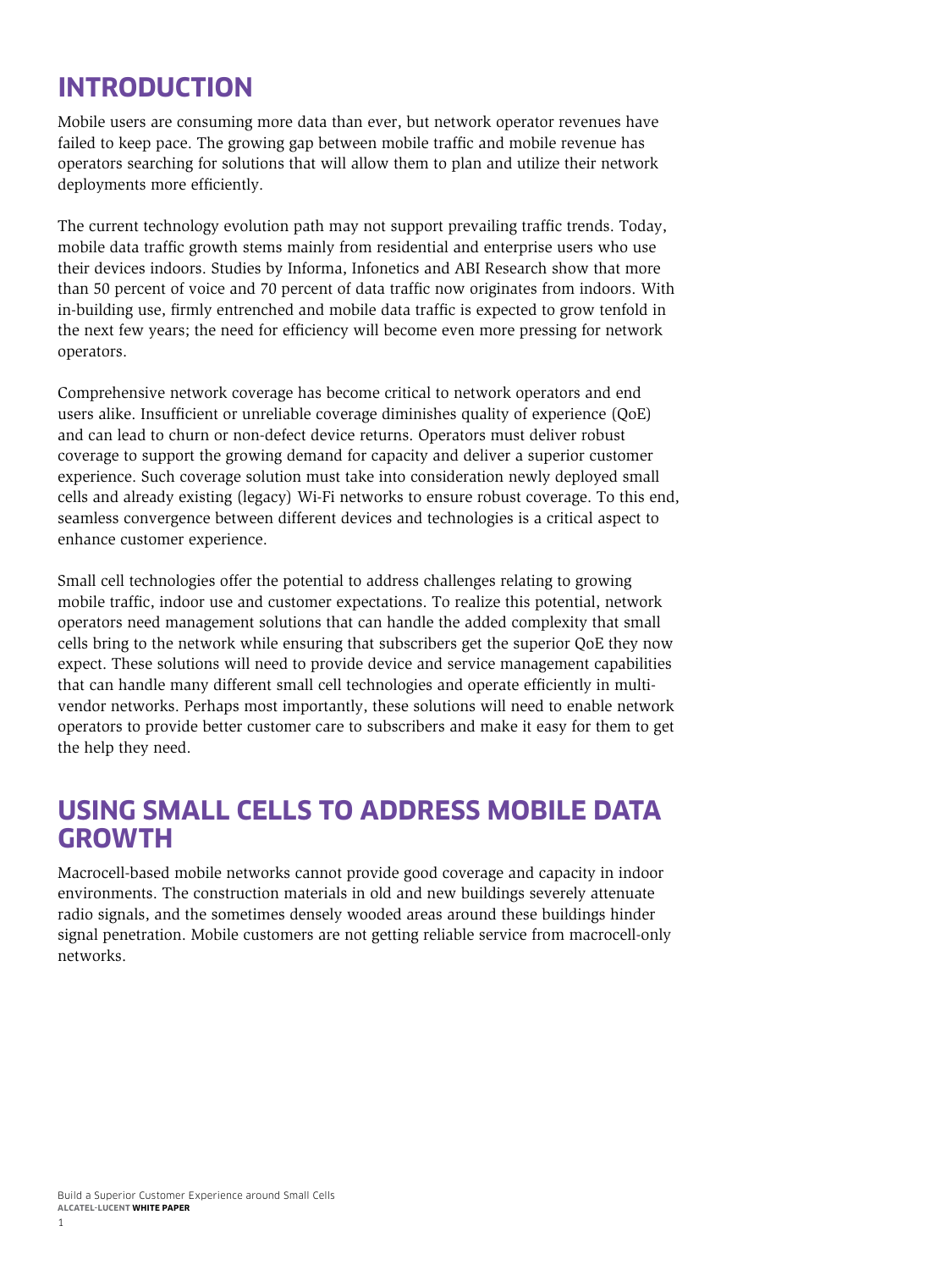The introduction of small cells enabled network operators to make the Heterogeneous Network (HetNet) model a reality. The HetNet model uses a layered approach that combines small cells with macrocells and other access technologies such as Wi-Fi (Figure 1). This approach helps network operators address the challenges involved in extending coverage and capacity to all users, particularly indoor users.



Figure 1. The HetNet layers access technologies to provide better coverage to users everywhere

A small cell is a low-power cell that can provide public or private access to nearby residential or enterprise users. Nanocells (range  $\sim$  200m) and picocells ( $\sim$  50m) provide public access in places like offices, shopping malls, train stations or airplanes. Femtocells and Wi-Fi ( $\sim$  10 m) provide private access in homes and businesses. Residential and enterprise femtocells should operate with high reliability and fidelity and support broadband services through a variety of communication technologies, including mobile (W-CDMA, LTE) and, in some cases, wireless (Wi-Fi). Any optimization solution for small cells must take into consideration already existing Wi-Fi networks in order to enable seamless customer experience across different devices and technologies.

Femtocells support fixed-to-mobile convergence that can deliver the high QoE that residential and enterprise customers demand. They shorten the distance between the device and the user, serve smaller numbers of users and use a lower transmit power to reduce interference with neighboring cells. Some femtocells also support multi-technology (both licensed LTE and unlicensed Wi-Fi or LTE) air interfaces. For end users, access to femtocells brings a more satisfying, higher-quality mobile broadband service experience.

The small cell layer is designed to carry broadband data and offload traffic from the 3G or 4G macro layer. As more enterprises and consumers set their sights on 4G, many operators are considering a direct transition to 4G without deploying a 3G layer in their networks.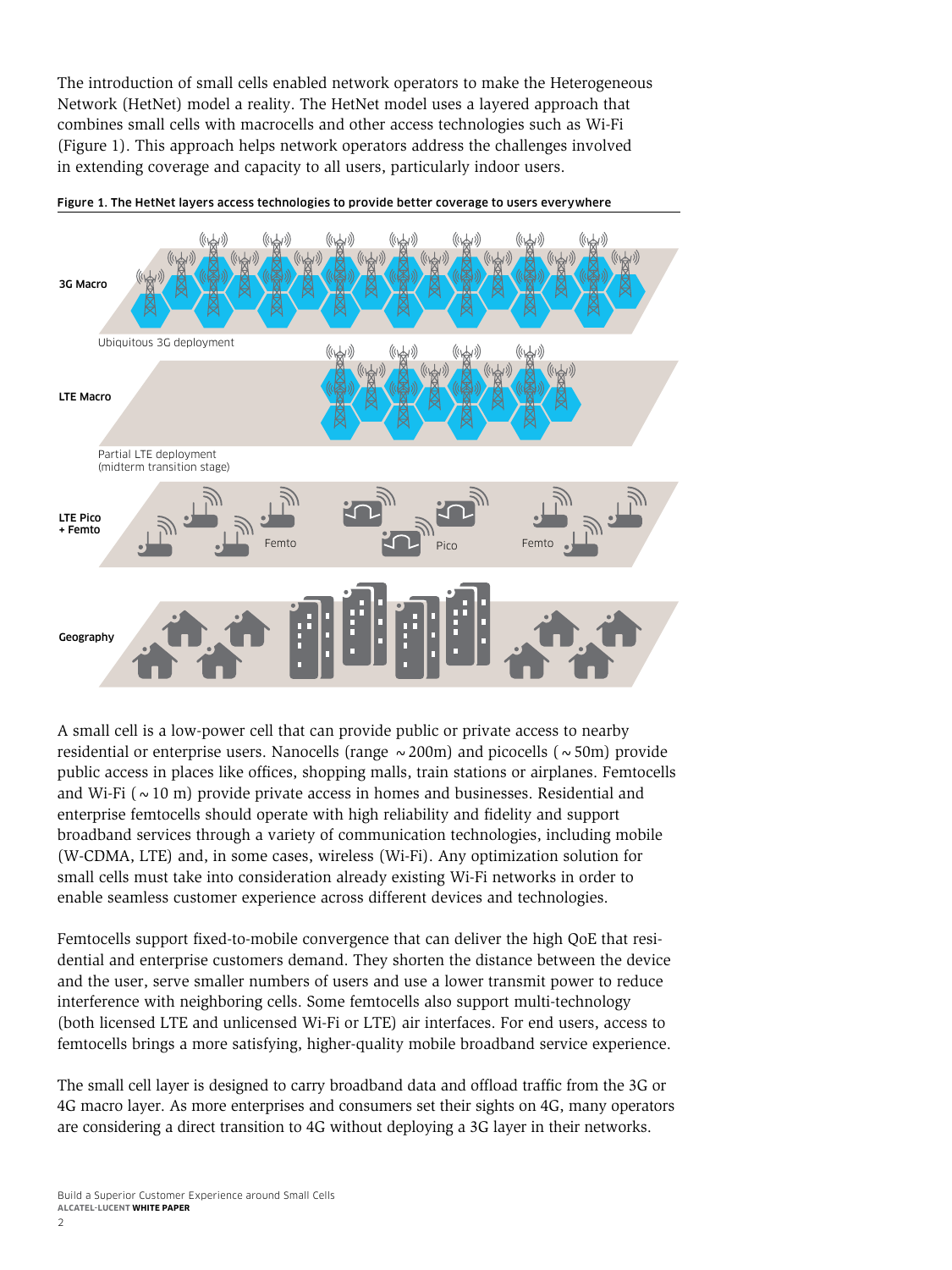#### <span id="page-4-0"></span>**SMALL CELLS BRING NEW OPPORTUNITIES AND CHALLENGES**

Although they may support the same technologies, small cells and macro cells require different levels of performance. The lower performance requirements for small cells make them a more cost-effective choice for large network deployments. However, the large number of small cells required for large networks adds a layer of complexity for service providers. The current challenge for service providers is to find solutions that can manage increasingly complex networks and deliver a consistently high QoE to customers. This challenge will evolve as HetNets become more common. Network operators will need the ability to simultaneously manage devices, services and multi-layer networks. Devices capable of supporting multiple access technologies present network operators with opportunities to position themselves as service providers and bring rich multimedia content close to subscribers (Figure 2). To seize these opportunities, operators will need indoor small cell solutions that can manage devices and services and ensure that they contribute to a positive customer experience.



Figure 2. Indoor small cell architecture

Operators with large networks are attracted by the low deployment costs associated with small cells. However, prospective deployment cost savings can be offset by the diverse technology, device and service requirements they encounter in managing residential and enterprise small cells. Table 1 shows sample operations and maintenance requirements for the three most popular indoor access technologies. The degree of difficulty involved in developing an efficient HetNet management strategy is illustrated by the fact that operators and customers assume responsibility for maintenance and operations for different cell types.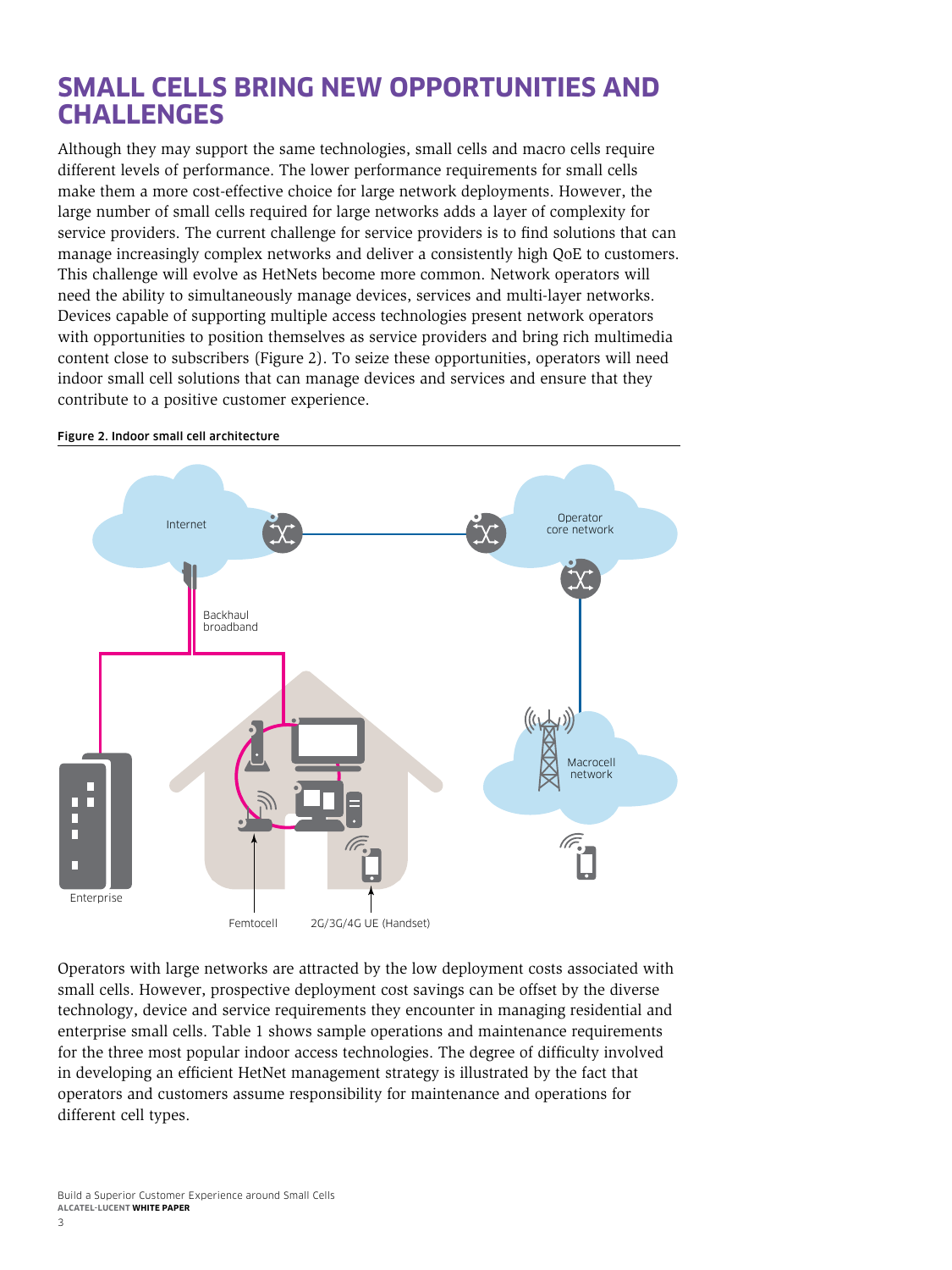#### **Table 1. Maintenance and operations for different cell types**

|                       | <b>Femtocell</b>                            | Wi-Fi                                       | <b>Picocell</b>                   |
|-----------------------|---------------------------------------------|---------------------------------------------|-----------------------------------|
| <b>Users</b>          | Residential: 4-8<br>Small enterprise: 16-64 | Residential: 4-8                            | Large enterprise:<br>64-128       |
| Site rental           | Customer                                    | Customer                                    | Operator/owner                    |
| Installation          | Customer                                    | Customer                                    | Operator                          |
| Electricity bill      | Customer                                    | Customer                                    | Operator/owner                    |
| Radio planning        | No (local)                                  | No.                                         | Yes (prior and global)            |
| Backhaul              | Via customer                                | Via customer                                | Dedicated                         |
| Macrocell interaction | Not yet available                           | Not applicable                              | <b>Yes</b>                        |
| Tx power              | $<$ 23 dBm                                  | 20 dBm                                      | 23-30 dBm                         |
| Access rights         | Mainly closed                               | Closed                                      | Public                            |
| Handover              | Possible                                    | Vertical                                    | <b>Yes</b>                        |
| Mobility              | Low                                         | Low                                         | Medium high                       |
| Channel               | Static                                      | Semi-static                                 | Fast fading                       |
| Peak speed (2x2 MIMO) | 75 Mbps/10 MHz<br>150 Mbps/20 MHz           | Standard dependent:<br>5,700 Mbps/20-60 MHz | 75 Mbps/10 MHz<br>150 Mbps/20 MHz |

To support a HetNet, an operator must deploy, configure and manage the operations of many small cells. Efficient network management is crucial. The self-organizing network (SON) concept addresses this need by offering a means to optimize access network performance. As defined by the 3rd Generation Partnership Project (3GPP), SON solutions provide self-configuration, self-optimization and self-healing functions that proactively keep the network running smoothly without manual intervention. Figure 3 provides an overview of the key SON functions.



#### Figure 3. Self-organizing network functions

Operators can choose from three SON architecture models. The first is a centralized model, where SON functions are executed from a SON server. The second is a distributed model, where SON functions are executed at the device. The third is a hybrid model, where some SON functions are autonomously executed at the device and some are executed on a centralized server.

A centralized SON gives network operators sufficient control of network operations. The network self-configuration function enables operators to plan and deploy networks quickly and manage inventory efficiently. Self-configuration also helps operators simplify the provisioning of femtocell devices, which are much more complex than residential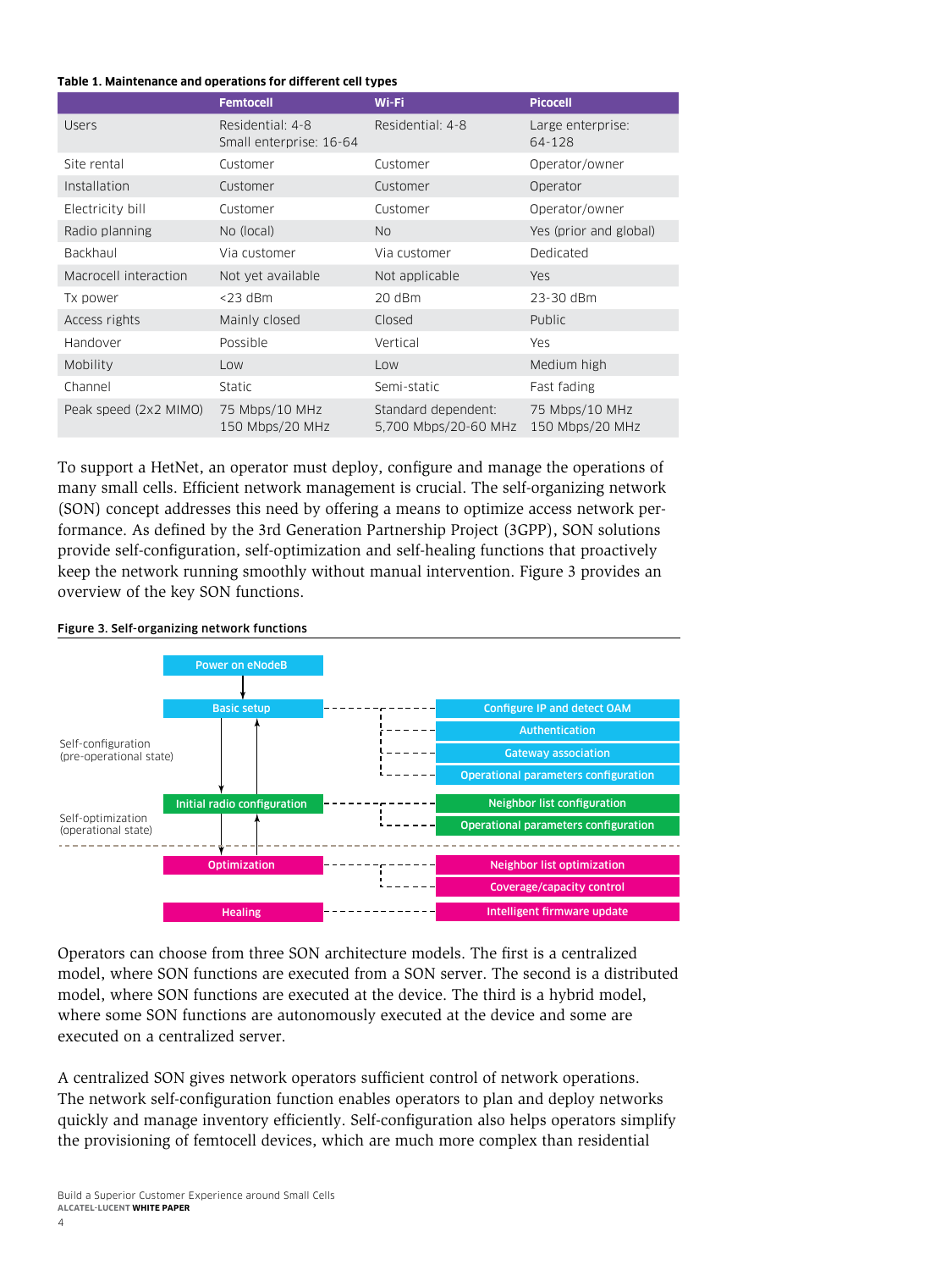<span id="page-6-0"></span>Wi-Fi devices or set-top-boxes, zero touch provisioning is essential for ensuring successful network configuration and deployment and avoiding help desk calls. Zero touch provisioning also allows femto devices to scan their macro and femto neighbors and automatically create a list of good neighbor cells. Users can be handed over to these neighbor cells if necessary.

The self-optimization and self-healing functions of SON can help operators overcome the challenges and complexities inherent in HetNet operations. For instance, the complex software stack used for femtocells demands intelligent software updates that can limit or eliminate service downtime and sustain a positive customer experience. The proactive self-healing capabilities of SON can allow operators to address these demands. In addition, physical cell identity (PCI) assignments must be planned with care to avoid non-optimal PCI combinations for adjacent cells. Self-optimization allows operators to automate these and other complex network operations to minimize PCI collisions during the operations phase.

The functions and methods enabled by SON focus on optimizing network performance. They do not consider actual customer requirements. Operators seeking to enrich the customer experience need to complement small cell and SON capabilities with more active customer care.

### **BUILDING TOWARD SMALL CELL STANDARDS**

Most residential and enterprise small cell deployments use equipment and proprietary algorithms from a variety of vendors. The need to manage these multivendor networks is a new challenge for operators. This challenge is heightened by the growing need to extend a superior QoE to customers who use their devices indoors. With the remote management TR-069 technical reports (Figure 4), Broadband Forum has begun taking steps to establish standards that can be used to allow interoperability within multivendor small cell networks.



#### Figure 4. Broadband Forum home network standards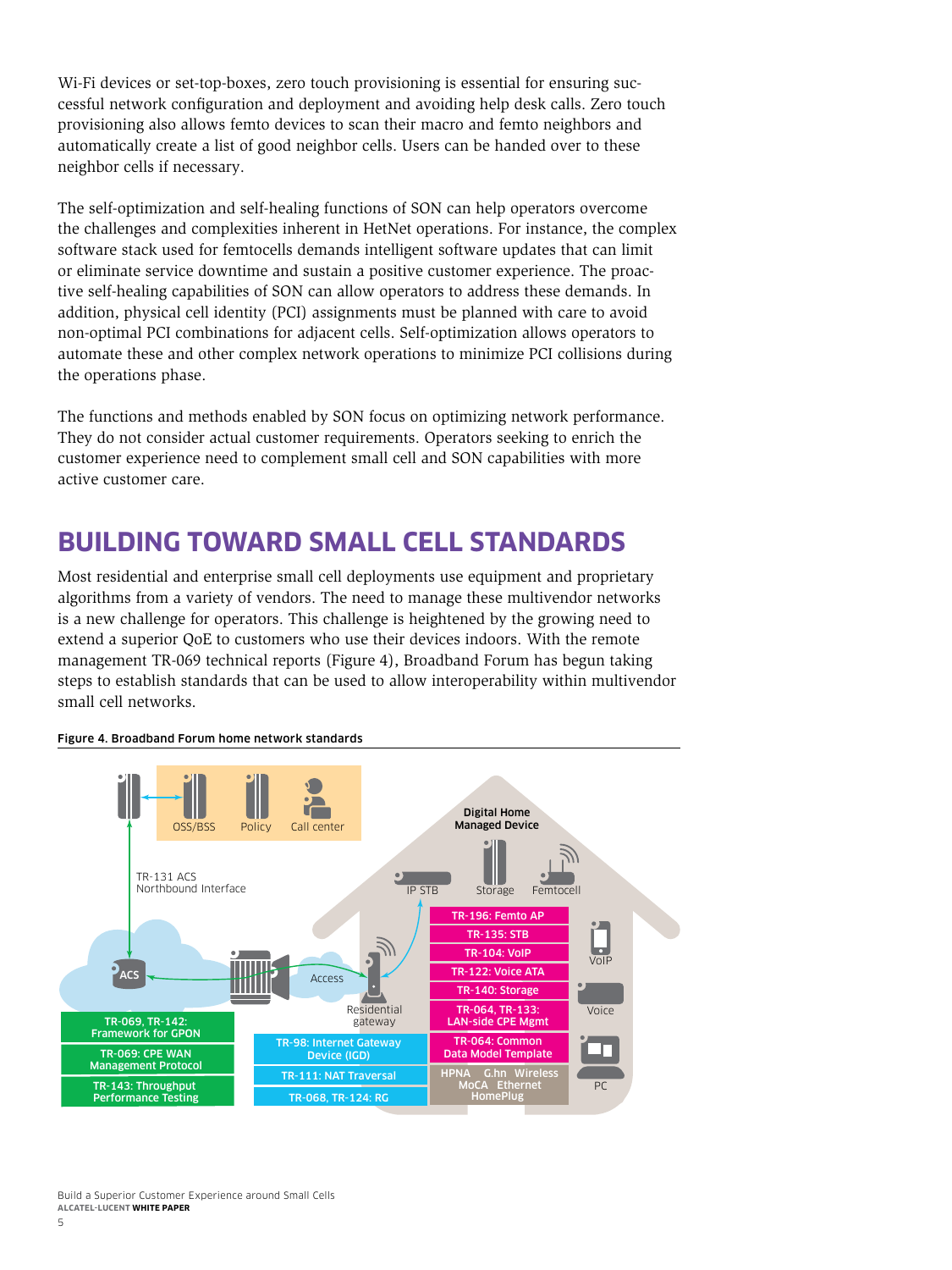<span id="page-7-0"></span>Broadband Forum's standardization efforts have targeted the cost-effective deployment of residential and enterprise small cells. The primary output of these efforts is the remote management functions defined in the TR-196 and TR-262 technical reports. These functions will be essential for supporting multivendor interoperability and management in indoor deployments, where many equipment vendors — far more than for macrocell deployments — are expected to compete for business.

### **DELIVERING A SUPERIOR SMALL CELL EXPERIENCE**

Indoor small cell deployments will support smaller numbers of users but will also need to provide a very high QoE. The ability to deliver a superior customer experience in indoor locations is vital for any operator seeking to retain current customers, add new customers in the future or increase average revenue per user (ARPU). The challenge for operators is to find and adopt solutions that can concurrently enhance network performance and customer QoE.

#### **Enhancing network performance**

Small cell deployments demand solutions that can bring intelligence to device management and provide a rich platform for multivendor residential and enterprise small cell deployments. The most effective solutions will offer network operators a new range of advanced features, including:

- Automated service provisioning: The small cell provisioning process flow typically varies based on the operator's network and preferences. It is also influenced by the capabilities of each vendor's small cells. Operators need a flexible and configurable provisioning engine that can consider their requirements and multivendor device capabilities and take advantage of their value-added services. During provisioning, the management system may need to configure small cell, core network, OSS/BSS and service parameters. Automated workflow engines will allow operators to ensure that the right parameters are configured across the entire service and network ecosystem.
- Configuration, diagnostics and troubleshooting: Enterprise small cells may interact with each other and with overlaying macro cells. Large enterprise networks are typically structured based on criteria such as locations, departments and departmental groups. Factors like floor plans and building materials can make it difficult for mobile phones to communicate with the cells that serve a given office. The interaction between small cells and already existing Wi-Fi network should be foreseen and consequently, small cells optimization with respect to Wi-Fi resources is an important task. Such optimization approach takes into consideration already existing Wi-Fi networks and enables seamless customer experience.

Network operators can address these challenges with solutions that can provide different configuration profiles for different locations, sites and groups. A rich data model and software development kit (SDK) can give an operator the flexibility to plan the right small cell deployment for any enterprise. One-to-one diagnostics capabilities will allow the operator to retrieve useful information about the status of a given subscriber's device and push updated configurations and repairs directly to the device.

• Performance and fault management: Network operators need fault management capabilities that define alarm types and rules that can then be customized for specific devices and services. Proactive device and service monitoring capabilities will allow operators to automatically detect issues and take action to improve service quality and reliability. Proactive collection and analysis of performance and error statistics data from devices will allow operators to take action to enhance network performance.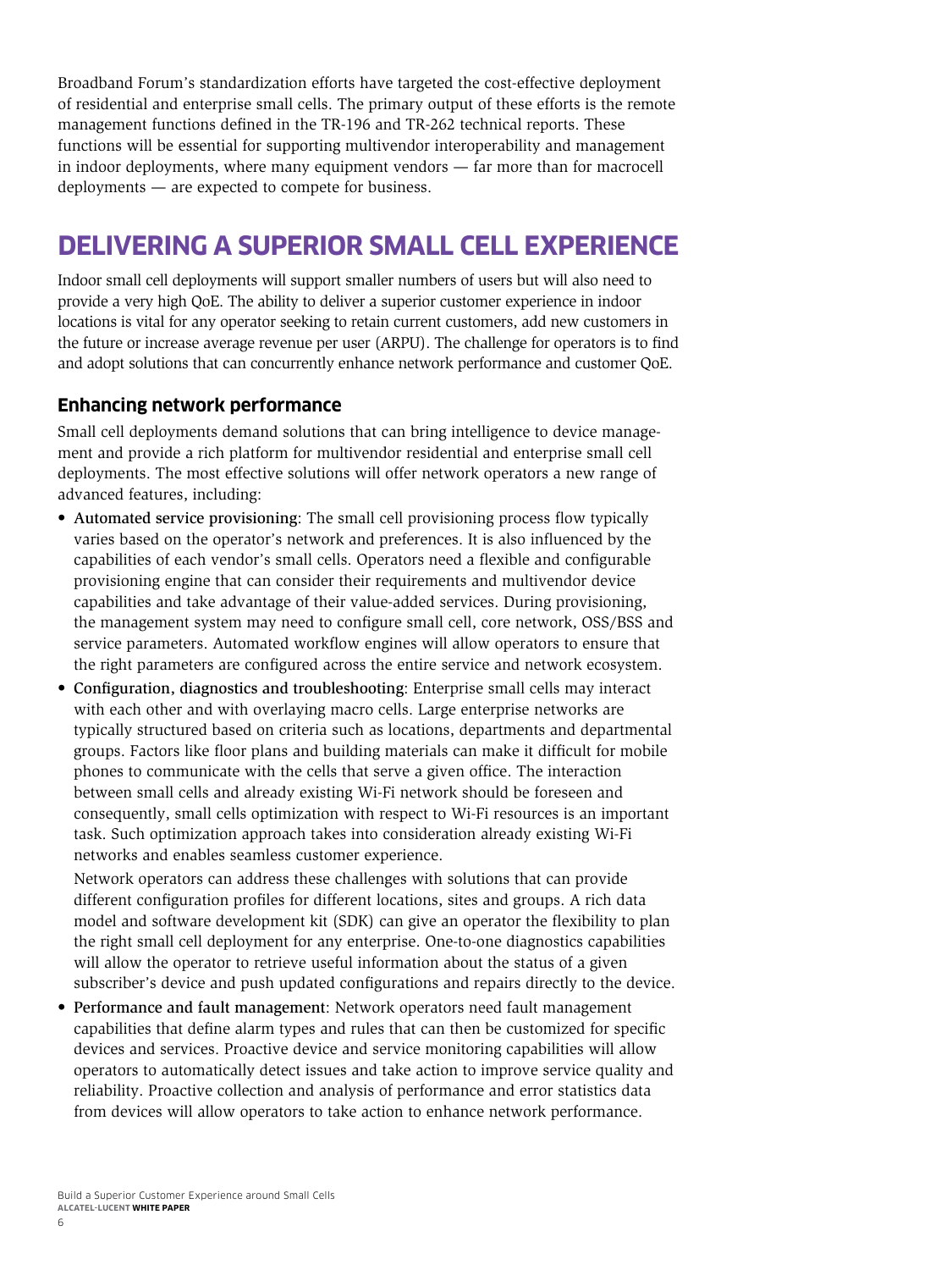- <span id="page-8-0"></span>• Location-based services: Location-based services are essential small cell functions. Emergency services personnel need to know the exact location of the calling user so that they can direct police, ambulance and fire services to the right place. Small cell management solutions should allow operators to configure each device to identify the area, county, city and country in which it is deployed. Operators should also have access to SDKs that allow them to query an individual device's location, check the device's position relative to the desired location, determine if the device has moved to another location, and configure the device's parameters based on its location.
- Small cell management console: Operators can benefit from solutions that provide insights and guidance relative to small cell deployment, operations and maintenance. For example, an effective management console could help operators visualize complex residential or enterprise deployments and determine where best to place small cells. It could also help them identify and locate faulty devices and take action to upgrade reboot or re-provision devices when necessary. The management view extends to existing Wi-Fi networks.

#### **Enhancing the customer experience**

Enterprise and residential customers have increasingly high expectations relative to mobile services. They expect to have good coverage and capacity no matter where they go, indoors or out. If problems arise, customers expect that the network operator will address and solve them quickly, with little or no disruption to their services or QoE. Of course, an extended management view on both small cells and already existing Wi-Fi network is a right way to optimize the customer experience in residential and enterprise deployments.

If network operators are to live up to these expectations, they will need solutions that enable support personnel to quickly and easily diagnose the root causes of small cell issues and provide simple and effective customer care. Self-service consoles and mobile apps are essential: They will reduce support calls and increase customer satisfaction by allowing users to manage their own devices proactively. Ideally, these solutions will be supported by functions that can collect performance and call data from small cells, and run algorithms on the server to enhance the customer experience.

Centralized customer experience solutions can be supported with data management platforms (DMPs) that collect and aggregate relevant supporting data prior to executing functions. Some device vendors already provide proprietary on-device SON functions that target network performance. Solutions that leverage emerging standards will be better positioned to take advantage of each vendor's strengths and provide supervisory functions that can configure and drive algorithms on different devices.

Operators will benefit from centralized solutions that can extend data aggregation and monitoring capabilities across multiple cells. Solutions that can work with and optimize functions across different access technologies will allow operators to ensure that users enjoy the best possible QoE. Solutions that have the flexibility to operate with multivendor OSS/BSS environments will have the potential to provide the data transformations, protocol translations and function abstractions required to optimize a HetNet environment.